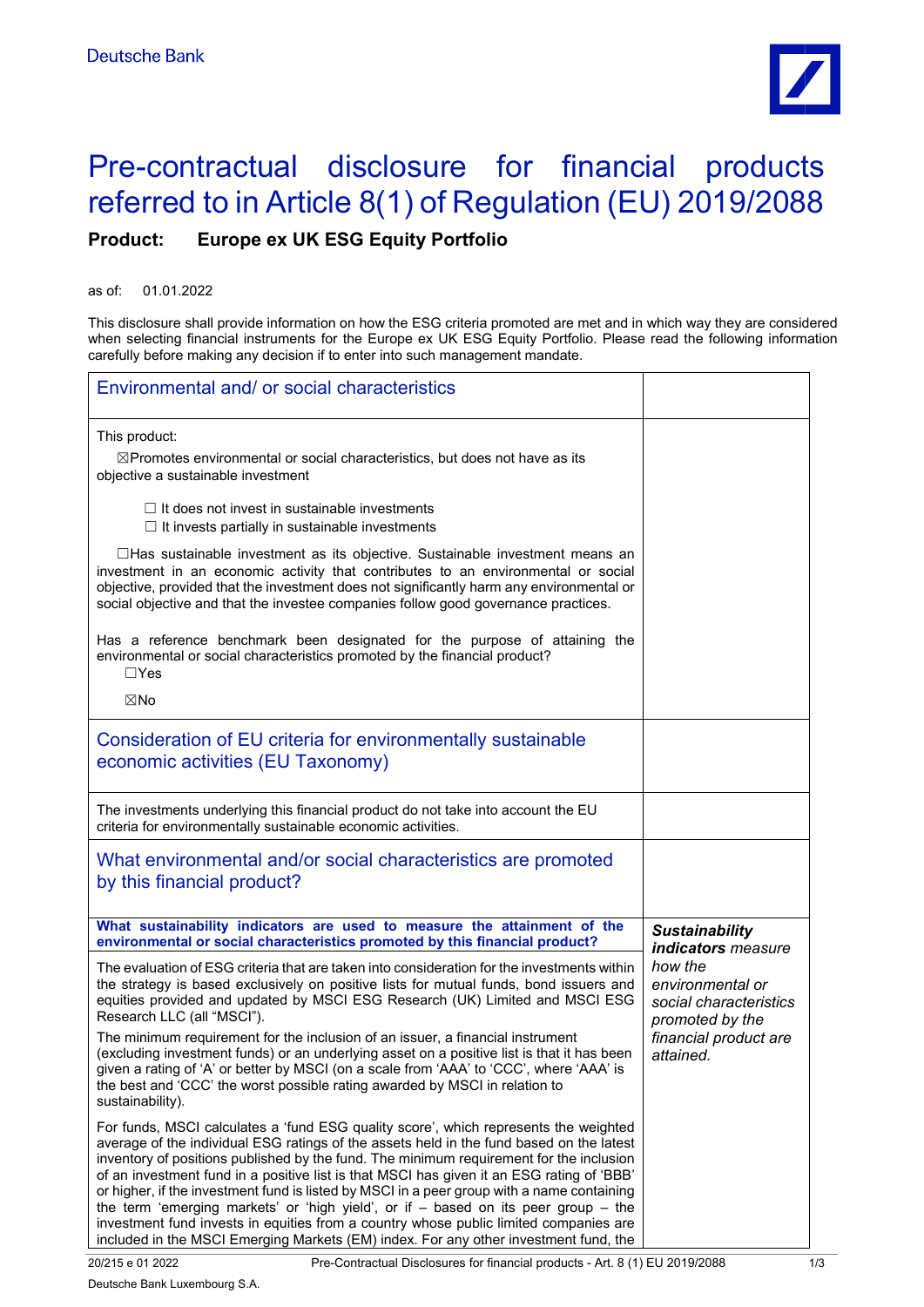

| minimum requirement for inclusion in a positive list is that MSCI has awarded it an ESG<br>rating of 'A' or higher.                                                                                                                                                                                                                                                                                                                                                                                                                                                                                                                                                                                                                                                                      |                                                                                                   |
|------------------------------------------------------------------------------------------------------------------------------------------------------------------------------------------------------------------------------------------------------------------------------------------------------------------------------------------------------------------------------------------------------------------------------------------------------------------------------------------------------------------------------------------------------------------------------------------------------------------------------------------------------------------------------------------------------------------------------------------------------------------------------------------|---------------------------------------------------------------------------------------------------|
| MSCI prepares ESG ratings of countries, federal, regional and local authorities and other<br>state-linked issuers (collectively 'states') based on ESG risk factors in the value creation<br>process of the state in question. For other issuers, MSCI uses a scoring model that is<br>designed to identify and assess material ESG opportunities and risks. A risk is deemed<br>material under the scoring model if it can be expected, according to MSCI, that issuers<br>in a particular industry will be facing a significant burden of costs in connection with this<br>risk in the future. An opportunity is deemed material under the scoring model if it is likely,<br>according to MSCI that this opportunity will benefit the profit generation of companies in<br>the future. |                                                                                                   |
| Irrespective of the aforementioned ESG rating, the Bank also applies the exclusion<br>criteria provided by MSCI, which have been agreed by the Bank and MSCI. At present,<br>additional exclusion criteria are included in the positive list for 'other issuers' only, and<br>are applied only to the issuers themselves and in cases where an investment instrument<br>from this issuer serves as an underlying asset for another investment instrument.                                                                                                                                                                                                                                                                                                                                |                                                                                                   |
| This means that, in the selection process of 'other issuers' (excluding states), even<br>issuers with an ESG rating of 'A' or better will currently not be deemed eligible by MSCI<br>for inclusion in a positive list and, consequently, for investments by the Bank, if the<br>analysis conducted by MSCI finds that any of the following applies to the 'other issuer':                                                                                                                                                                                                                                                                                                                                                                                                               |                                                                                                   |
| Issuers are to be excluded if the overall assessment finds that the issuer's business<br>٠<br>practices or manufactured products breach national or international norms, laws<br>and/or universally accepted global standards in any material way. MSCI refers to<br>such cases as ESG controversies.                                                                                                                                                                                                                                                                                                                                                                                                                                                                                    |                                                                                                   |
| In addition, issuers must be excluded if they operate in areas of business that the<br>٠<br>Bank deems critical or if they generate significant revenues in such areas.                                                                                                                                                                                                                                                                                                                                                                                                                                                                                                                                                                                                                  |                                                                                                   |
| What investment strategy does this financial product follow?                                                                                                                                                                                                                                                                                                                                                                                                                                                                                                                                                                                                                                                                                                                             | <b>Investment strategies</b><br>quide investment                                                  |
| The Europe ex UK Equity Portfolio is a regionally diversified, actively managed equity<br>portfolio with additional focus on environmental, social or governance ("ESG") aspects.<br>The portfolio is oriented on a benchmark specifically determined for the strategy. The<br>objective is to generate performance for the managed assets that is oriented towards<br>that of the capital markets, within the limits of the strategy agreement concluded with the<br>Client and the permissible investment instruments.                                                                                                                                                                                                                                                                 | decisions based on<br>factors such as<br>investment objectives<br>and risk tolerance.             |
| What are the binding elements for the investment selection?                                                                                                                                                                                                                                                                                                                                                                                                                                                                                                                                                                                                                                                                                                                              | <b>Binding elements are</b>                                                                       |
| The Bank uses exclusively the updated positive lists for the selection of investment<br>instruments, which consider the a.m. minimum MSCI ESG rating of "A", resp. "BBB" for<br>Emerging Market or High Yield investments, as well as the mentioned exclusions.                                                                                                                                                                                                                                                                                                                                                                                                                                                                                                                          | commitments that<br>cannot be amended<br>during the life of the<br>financial product.             |
| How is the strategy implemented in the investment process on a continuous<br>basis?                                                                                                                                                                                                                                                                                                                                                                                                                                                                                                                                                                                                                                                                                                      |                                                                                                   |
| The positive lists will be updated by MSCI regularly. If any investment instrument does<br>no longer fulfil the ESG criteria, the Bank will make reasonable effort to sell the<br>position, whilst safeguarding the Client's interests at all times.                                                                                                                                                                                                                                                                                                                                                                                                                                                                                                                                     |                                                                                                   |
| What is the policy to assess good governance practices of the investee<br>companies?                                                                                                                                                                                                                                                                                                                                                                                                                                                                                                                                                                                                                                                                                                     |                                                                                                   |
| The Bank uses exclusively the positive lists from MSCI for the selection of investment<br>instruments, which consider the a.m. minimum MSCI ESG rating of "A", resp. "BBB" for<br>Emerging Market or High Yield investments, as well as the mentioned exclusions.                                                                                                                                                                                                                                                                                                                                                                                                                                                                                                                        | Good<br>governance<br>practices include sound<br>management structures,<br>employee<br>relations. |
| MSCI uses a scoring model identifying and estimating considerable ESG related<br>chances and risks, which considers characteristics of good governance. In addition,<br>issuers will be excluded if they operate in areas of business that the Bank deems critical<br>or if they generate significant revenues in such areas.                                                                                                                                                                                                                                                                                                                                                                                                                                                            | remuneration<br>of staff<br>and tax compliance.                                                   |
| Where can I find further details to the investment strategy?                                                                                                                                                                                                                                                                                                                                                                                                                                                                                                                                                                                                                                                                                                                             |                                                                                                   |
| Further information can be found in the Annex 1 to the Management Mandate "Europe"<br>ex UK ESG Equity".                                                                                                                                                                                                                                                                                                                                                                                                                                                                                                                                                                                                                                                                                 |                                                                                                   |
| <b>Asset Allocation</b>                                                                                                                                                                                                                                                                                                                                                                                                                                                                                                                                                                                                                                                                                                                                                                  |                                                                                                   |